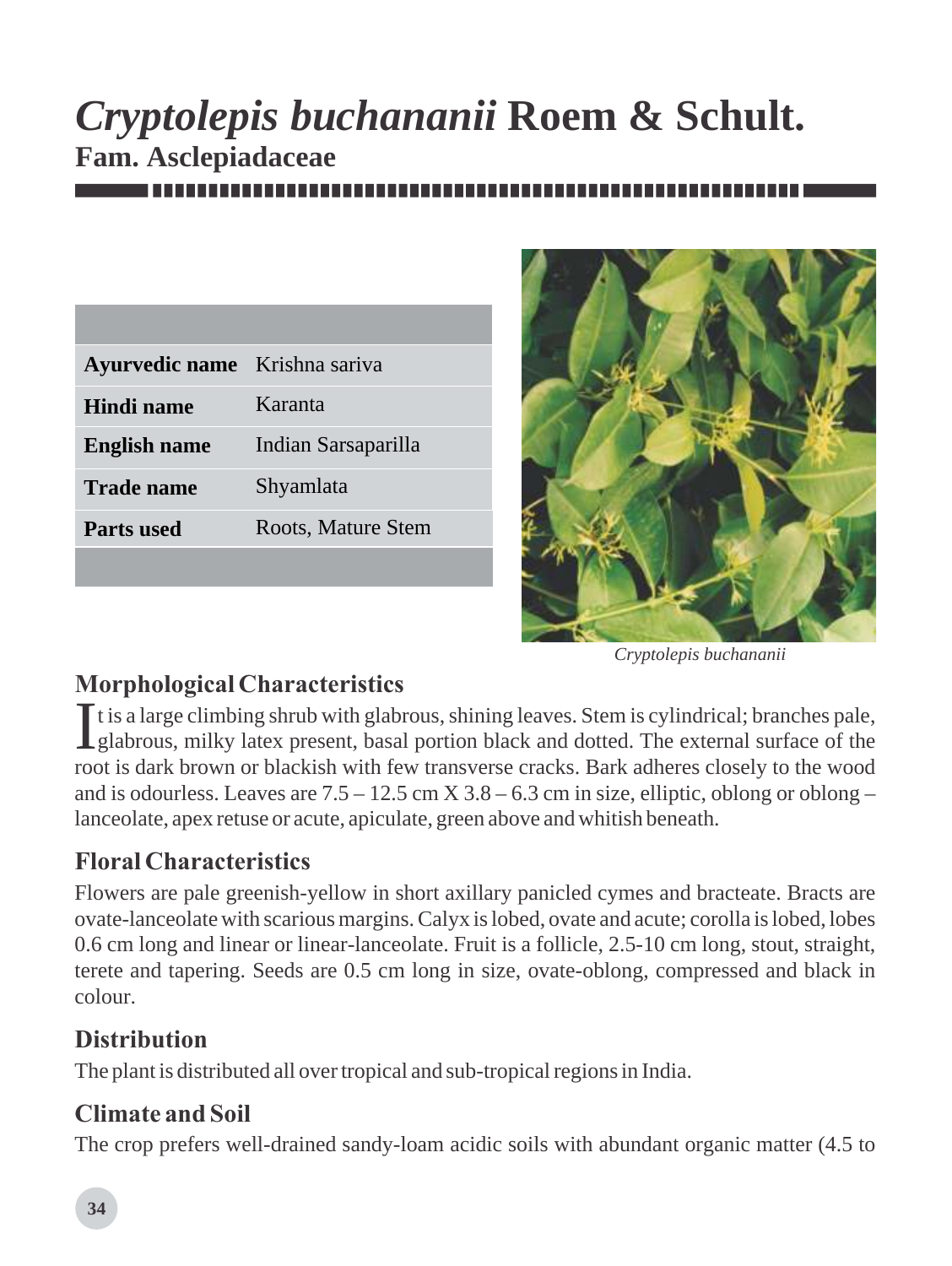6.0). It grows well in subtropical warm climate with well distributed rainfall. It prefers shady places and needs support for crawling and spreading and climbing.

### *Propagation Material*

Seeds.

# *<sup>11</sup> Agro-technique*

# *Nursery Technique*

- **Raising Propagules:** A nursery is raised by sowing seeds in the raised beds during last week of April.
- **Propagule Rate and Pre-treatment:** Ten kg seeds are to be sown in nursery and are sufficient for producing seedlings for transplanting in one hectare area. No pretreatment of seed is required.

## *Planting in the Field*

- **Land Preparation and Fertilizer Application:** One deep ploughing or disking, followed by 2-3 harrowing are sufficient for land preparation. Application of both organic and inorganic fertilizers is essential to ensure a good crop growth. Organic manure (FYM) @ 10 t/ha should be applied one month before planting. Inorganic fertilizers NPK @ 130:100:60 kg/ha has been found optimum for this crop. Half of nitrogen and full dose of phosphorus and potash should be applied as basal dose.Rest half of nitrogenous fertilizers should be applied in two split doses, one at the time of first earthing-up and the other at the time of second earthing-up (60 days after planting).
- **Transplanting and Optimum Spacing:** During the second week of June seedlings get ready for transplantation. Plants should be transplanted at the spacing of 60 cm row to row and 60 cm plant to plant. Approximately 27,000 plants are required for one hectare land.
- **Intercultural and Maintenance Practices:** Earthing up should be carried out twice, the first at 45 days and the second at 60 days interval after planting / establishment of seedlings.
- **Irrigation Practices:** Grown under rain fed conditions.
- **Weed Control:** To reduce the crop-weed competition during the early stages of crop growth, 2-3 manual/hand weeding at 60 days, 90 days and 120 days after planting are recommended.
- **Disease and Pest Control:** No disease or pests was observed. However, blue beetle *(Corynodes perigrinus)* is observed sometime on leaves and the beetle eats leaves. It can be controlled with the use of suitable insecticide.

*<sup>11</sup> Agro-technique study carried out by (a) GB Pant University of Agriculture and Technology, Pantnagar, Uttarakhand and (b) N.B.P.G.R., Regional Station, Shillong, Meghalaya.*